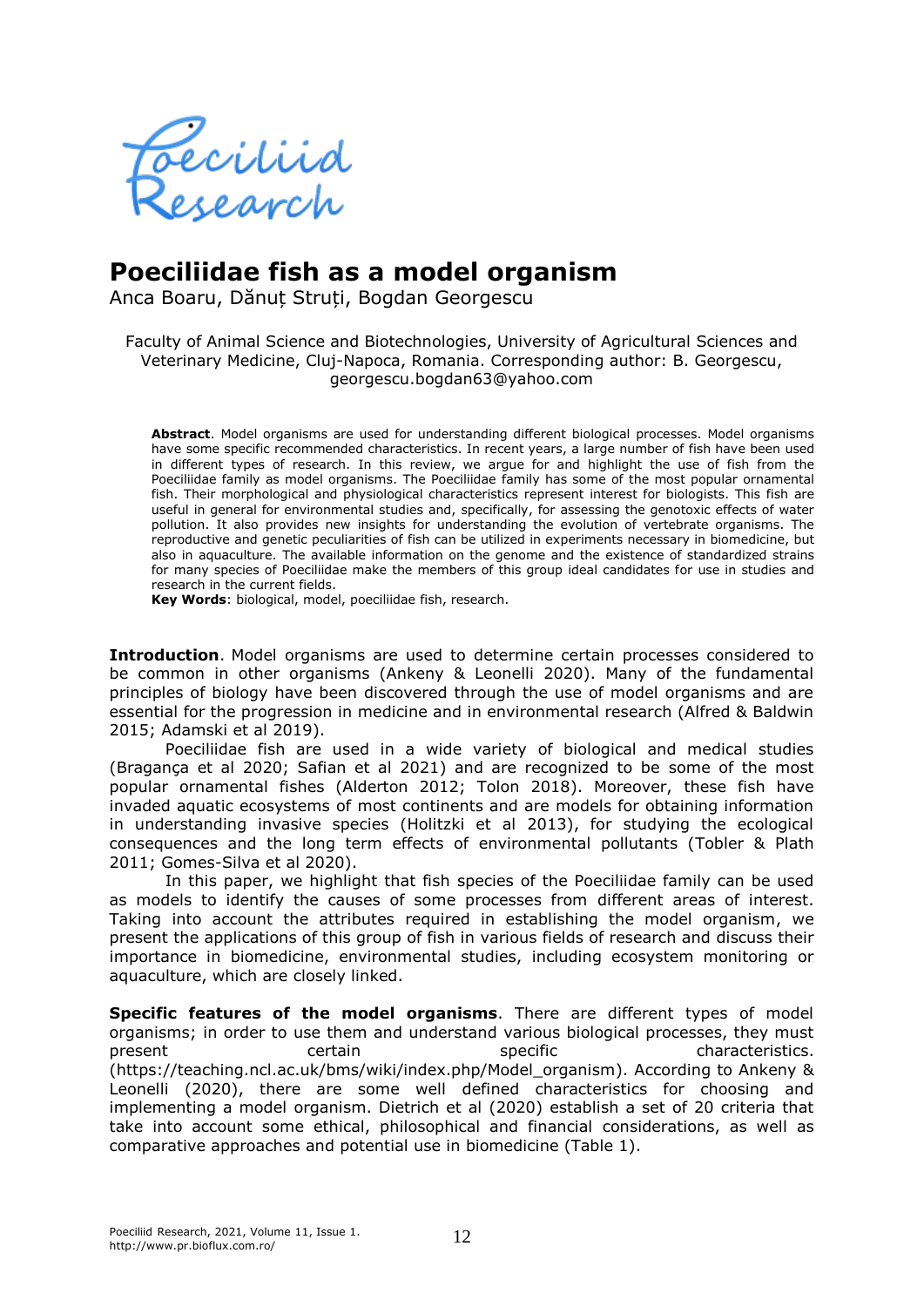Table 1

Parameters in the establishment an organism model in the biological researches (adapted from Ankeny & Leonelli 2020; Dietrich et al 2020)

| Characteristics                                | Criteria                               |
|------------------------------------------------|----------------------------------------|
| Easily handled in the lab                      | Ease of supply                         |
| Response to lab environment <sup>1</sup>       | Access to the phenomenon of interest   |
| Size of organism                               | Ethical considerations                 |
| Ease of storage                                | Standardization                        |
| Ease of breeding                               | Viability and durability               |
| Length of life cycle                           | Responsiveness <sup>2</sup>            |
| Fertility rates                                | Availability of methods and techniques |
| Physical accessibility of features of interest | Researcher risks                       |
| Availability of standardized strains           | Previous use <sup>3</sup>              |
| Size of genome                                 | Epistemic resources                    |
| Power as genetic tools                         | Training requirements <sup>4</sup>     |
| Variability of specimens                       | Informational resources                |
| Designing the results of research on a large   | Institutional support                  |
| group of organisms                             |                                        |
| Number of phenomena and processes that can     | Financial considerations               |
| be explored                                    |                                        |
| The ability to form the basis for comparisons  | Community support                      |
| with other organisms                           |                                        |
| The ability to adapt to different areas of     | Affective and cultural attributes      |
| research                                       |                                        |
|                                                | Commercial and other applications      |
|                                                | Comparative potential                  |
|                                                | Translational potential                |
|                                                | Novelty                                |

Note: <sup>1</sup> food, light, temperature, cages, program, experimental design; <sup>2</sup> the selected organism has certain characteristics which facilitate the experimentation of a biological process or mechanism;  $3$  in the choice of the model organism, the knowledge already available is important, which also refers to its physiology, genetics and behavior; <sup>4</sup> time required to develop research expertise and competence.

**Fish as model organisms**. Fish are a diverse and remarkable group that perform various biological functions in the ecosystem (Helfman et al 2009; Harris et al 2014) and, in recent years, many species are commonly used as model organisms (Schartl 2014; Spagnoli et al 2016). The general and specific characteristics have been proven useful for providing information in establishing therapeutic strategies for human diseases (Schmale et al 2007; Harris et al 2014), organ regeneration (Gerhard 2007), environmental studies (Govind 2013) or ecotoxicology (Norrgren 2012; Yancheva et al 2015).

**Interest of using Poeciliidae fish in various fields**. The Poeciliidae fish family includes about 273 species (Froese & Pauly 2021) and the diversity of their habitats indicates that a robust and highly adaptable group (Meffe & Snelson 1989).

Poeciliidae are characterized by the presence of a gonopodium in males, internal fertilization and viviparity for the majority of species (Petrescu-Mag et al 2019; Petrescu-Mag et al 2020; Bragança et al 2020; Furness et al 2020). Species of this family, such as *Poecilia* sp*., Xiphophorus* sp., are easy to keep in an aquarium and breed in laboratory conditions (Gavriloaie et al 2016; Tamaru at al 2001) and are commonly used in a wide variety of biological studies (Safian et al 2021). The small size, viviparous mode of reproduction, the fast reproductive rate (Bragança et al 2020), their short generation times (Meffe & Snelson 1989), ease to maintain in laboratory conditions (Gavriloaie et al 2016) and their remarkable biological diversity (Reznick et al 2017) represent features that prove the potential of these species as model organisms. In addition, the genomes of some species from genera *Poecilia*, *Xiphophorus*, *Gambusia* and *Poeciliopsis* were sequenced and assembled (van Kruistum et al 2020).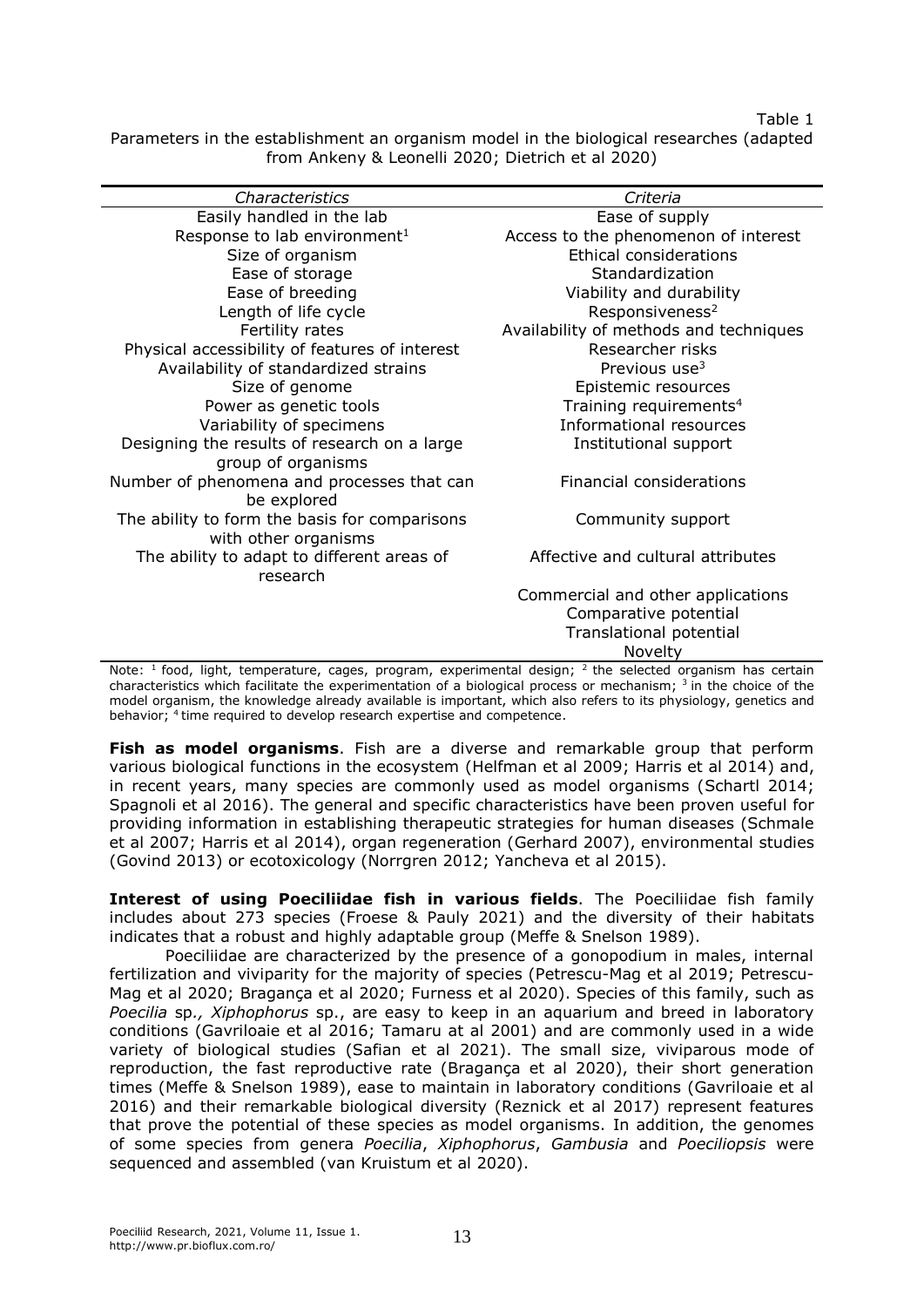The studies show the scientific opportunities for the species of the Poeciliidae family, and show the utility as model organisms in aquaculture, behavior, ecology, biology, evolution, medical genetics, endocrinology, and also in providing information about the mechanisms, diagnosis and treatment of diseases (Table 2).

Table 2

| The fields of the Poeciliidae fish applications as a model organism |  |
|---------------------------------------------------------------------|--|

| Research                                                  | <i>Species</i>                                       | References                                   |
|-----------------------------------------------------------|------------------------------------------------------|----------------------------------------------|
| Genetics and breeding in<br>aquaculture                   | Poecilia reticulata                                  | Nakajima & Taniguchi 2001                    |
| Biological water quality<br>monitoring and assessment     | Poecilia reticulata<br>Phalloceros<br>caudimaculatus | Gomes-Silva et al 2020                       |
| Aging research and<br>regenerative medicine               | Poecilia reticulata                                  | Gerhard 2007                                 |
| The endocrine disrupting                                  | Poecilia reticulata                                  | Baatrup & Junge 2001                         |
| effect of some chemicals                                  | Gambusia holbrooki<br>Poecilia sphenops              | Brockmeier et al 2013<br>Khushboo et al 2018 |
| Behavioral ecology,<br>toxicology, population<br>genetics | Gambusia affinis                                     | Shao et al 2020                              |
|                                                           | Poecilia formosa                                     |                                              |
| Human disease models                                      | Xiphophorus spp. and<br>their hybrids                | Schartl 2014                                 |
| Adaptation to extreme                                     |                                                      |                                              |
| environments and ecological<br>speciation                 | Poecilia mexicana                                    | Kelley et al 2012                            |

Features such as the short life cycle, ease of breeding, reproductive ability, genetic variability and the availability of laboratory strains allow the use of *Poecilia reticulata* as a model organism in fish genetics, with applicability in conducting useful experiments for aquaculture (Nakajima & Taniguchi 2001). The use of two phylogenetically distant species reveals that this group of fish can be used for integrated biological assessment of water quality. The results obtained by Gomes-Silva et al (2020) demonstrate that *P. reticulata* and *Phalloceros caudimaculatus* can be used to assess the genotoxic effects of water pollution and also to facilitate a future comparative analyzes of these effects for other animals. From the fin regeneration studies to the histological research of various tissues throughout the life of *Poecilia reticulata*, Gerhard (2007) indicates the gerontological perspective as an area of which this species can be used. Most environmental contaminants have been identified as endocrine disruptors. Exposure to such contaminants is another area where these fish are proved to be useful and the results obtained by Baatrup & Junge (2001) and Brockmeier et al (2013) confirm the use of *P. reticulata* and *Gambusia holbrooki* in determination of the potential biomarkers of androgen exposure. Also, to test the potential for endocrine disruptors, Khushboo et al (2018) used *Poecilia sphenops* and tested the effect of the industrial chemicals on the rate of growth and development. In addition to the fact that *Gambusia affinis* proved to be an important research model for studying invasion biology, genomic data obtained by Shao et al (2020) by genome assembly is a reference point in the study of chromosome evolution, reproductive characteristics and sexual dimorphism for this species.

The studies present models of fish established for developing the diseases observed in humans. Schartl (2014) argues the use of *Poecilia formosa* species and *Xiphophorus* species and their hybrids in various models of human diseases, such as different melanoma, diseases related to the impaired regulation of food absorption, energy balance and onset of sexual maturity. Moreover, *Xiphophorus* is a research tool and the genetic system is frequently used as a model in behavioral genetics, as well as in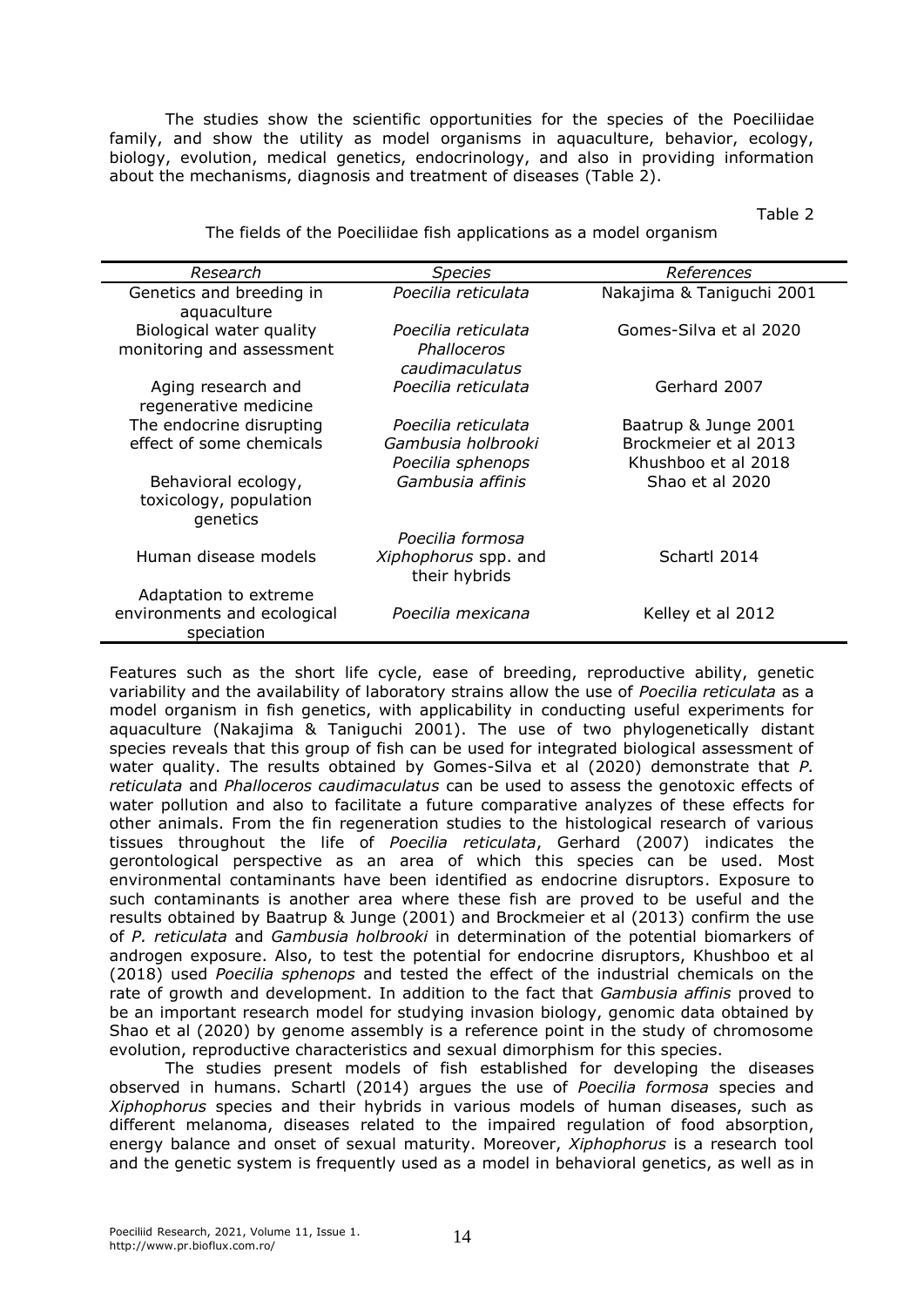the study of the mechanisms of sexual selection, bio-geographical systematics, and molecular events leading to speciation (Walter et al 2006).

By characterizing the transcriptome of *Poecilia mexicana*, Kelley et al (2012) provided useful results in the study of the molecular basis of adaptation to extreme environments and ecological speciation and also contributed to the enrichment of available genomic resources for species in the family Poeciliidae.

**Conclusions**. The study area, the biological phenomenon studied, the scientific hypotheses and questions, the selected species and the typical characteristics are general attributes that must be taken into account when choosing a model organism. The morphological and physiological characteristics of the species from the Poeciliidae family are the most important advantages that recommended use in various fields of interest. The fact that it is a robust and highly adaptable group of fish, with species resistant to various environmental conditions, with ease of reproduction, are also a gain. The already available knowledge about the genome and behavior of many species of this group, their ability to form the basis for comparisons with other organisms are attributes and tools that allow access to understand phenomena and processes.

**Conflict of Interest**. The authors declare that there is no conflict of interest.

## **References**

- Adamski Z., Bufo S. A., Chowánski S., Falabella P., Lubawy J., Marciniak P., Pacholska-Bogalska J., Salvia R., Scrano L., Slocińska M., Spochacz M., Szymczak M., Urbański A., Walkowiak-Nowicka K., Rosiński G., 2019 Beetles as model organisms in physiological, biomedical and environmental studies – A review. Frontiers in Physiology 10:319.
- Alderton D., 2012 Livebearers: Understanding guppies, mollies, swordtails and others. BowTie Press, Irwin, California, 144 p.
- Alfred J., Baldwin I. T., 2015 The natural history of model organisms: New opportunities at the wild frontier. eLife 4:e06956.
- Ankeny R. A., Leonelli S., 2020 Model organisms. Cambridge Elements, Elements in the Philosophy of Biology, pp. 1-80.
- Baatrup E., Junge M., 2001 Antiandrogenic pesticides disrupt sexual characteristics in the adult male guppy (*Poecilia reticulata*). Environmental Health Perspectives 109(10):1063-1070.
- Bragança P. H. N., Guimarães E. C., Brito P. S., Ottoni F. P., 2020 On the natural occurrence of *Poecilia reticulata* Peters, 1859 (Cyprinodontiformes: Poeciliidae). Cybium 44(4):309-316.
- Brockmeier E. K., Yu F., Amador D. M., 2013 Custom microarray construction and analysis for determining potential biomarkers of subchronic androgen exposure in the eastern mosquitofish (*Gambusia holbrooki*). BMC Genomics 14:660.
- Dietrich M. R., Ankeny R. A., Crowe N., Green S., Leonelli S., 2020 How to choose your research organism. Studies in History and Philosophy of Science Part C: Studies in History and Philosophy of Biological and Biomedical Sciences 80:101227.
- Froese R. Pauly D., 2021 FishBase. World Wide Web electronic publication. Available at: [https://www.fishbase.se/Nomenclature/FamilySearchList.php?](https://www.fishbase.se/Nomenclature/FamilySearchList.php)
- Furness A. I., Hagmayer A., Pollux B. J. A., 2020 Size-dependent male mating tactics and their morphological correlates in *Poecilia gillii*. Biological Journal of the Linnean Society 131(4):880-897.
- Gavriloaie C., Botha M., Petrescu-Mag I. V., 2016 Some considerations regarding the online trade of Poeciliid fishes in Romania. Poec Res 6(1):25-29.
- Gerhard G. S., 2007 Small laboratory fish as models for aging research. Ageing Research Reviews 6:64-72.
- Gomes-Silva G., Pereira B. B., Liu K., Chen B., 2020 Using native and invasive livebearing fishes (Poeciliidae, Teleostei) for the integrated biological assessment of pollution in urban streams. Science of the Total Environment 698:1-12.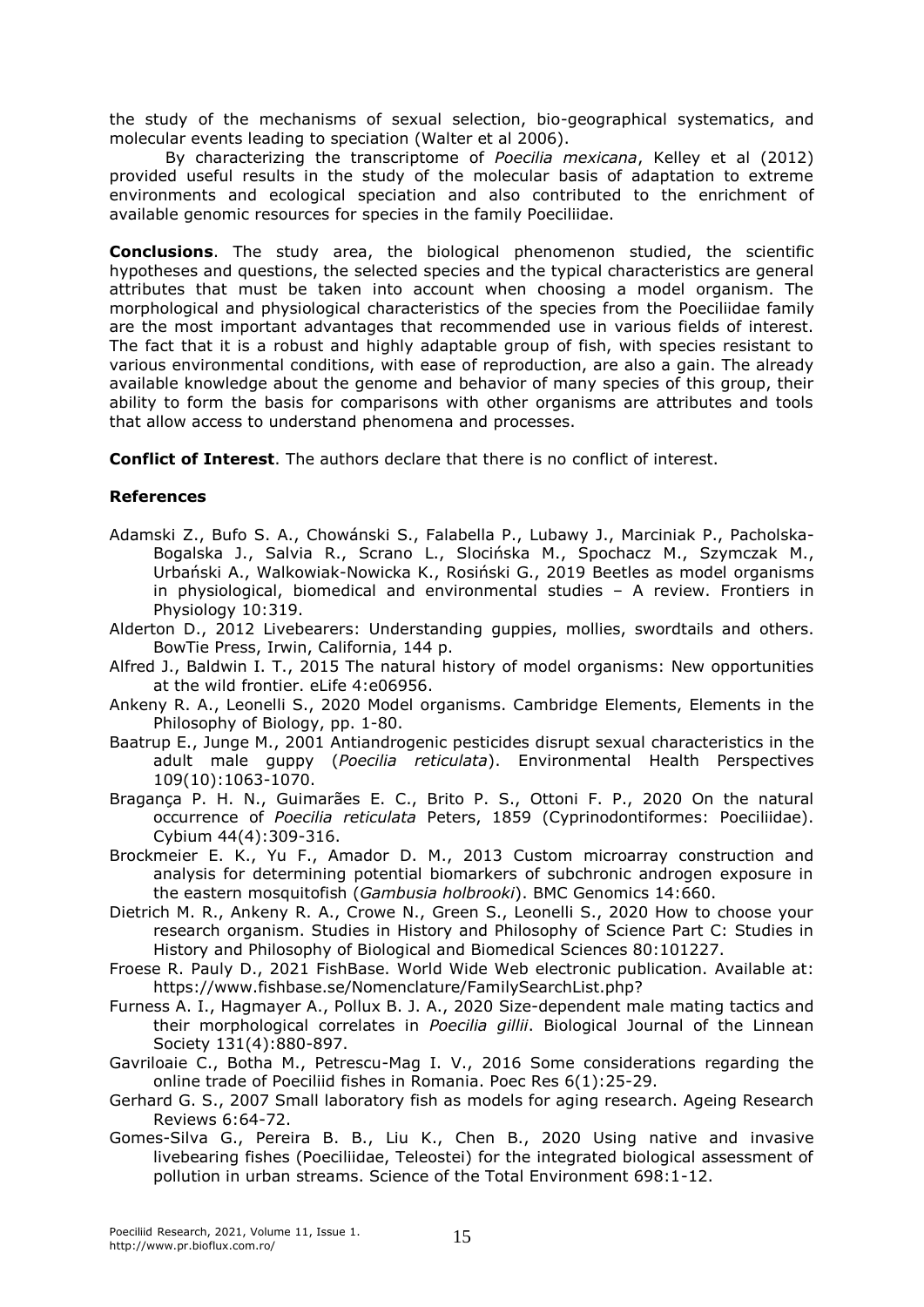Govind P., 2013 Overviews on diversity of fish. Research Journal of Animal, Veterinary and Fishery Sciences 1(8):12-18.

Harris M. P., Henke K., Hawkins M. B., Witten P. E., 2014 Fish is fish: the use of experimental model species to reveal causes of skeletal diversity in evolution and disease. Journal of Applied Ichthyology 30(4):616-629.

Helfman G., Collette B. B., Facey D. E., Bowen B. W., 2009 The diversity of fishes. Biology, evolution, and ecology. Second Edition. Wiley-Blackwell, 720 p.

Holitzki T. M., MacKenzie R. A., Wiegner T. N., McDermid K. J., 2013 Differences in ecological structure, function, and native species abundance between native and invaded Hawaiian streams. Ecological Applications 23(6):1367-1383.

Kelley J. L., Passow C. N., Plath M., Rodriguez L. A., Yee M. C. Tobler M., 2012 Genomic resources for a model in adaptation and speciation research: characterization of the *Poecilia mexicana* transcriptome. BMC Genomics 13:652.

Khushboo R., Jay P., Bablu P., 2018 Effect of an endocrine-disrupting chemical dimethyl phthalate on *Poecilia sphenops*. Nature Environment and Pollution Technology 17(1):71-76.

Meffe G. K. Snelson F. F., 1989 An ecological overview of poeciliid fishes. Ecology and evolution of livebearing fishes (Poeciliidae). Prentice Hall, pp. 13-31.

Nakajima M., Taniguchi N., 2001 Genetics of the guppy as a model for experiment in aquaculture. Genetica 111:279-289.

Norgren L., 2012 Fish models for ecotoxicology. Norrgren Acta Veterinaria Scandinavica 54:S14.

Petrescu-Mag I. V., Păpuc T., Botha M., Balint C., 2019 Placenta and its implications in sexual selection - a minireview. Poec Res 9(1):25-31.

Petrescu-Mag I. V., Proorocu M., Oroian D. R., Păpuc T., 2020 Physiological and anatomical changes in poeciliid fish produced by deprivation of heterosexual contact. Poec Res 10(1):1-6.

Reznick D. N., Furness A. I., Meredith R. W., Springer M. S., 2017 The origin and biogeographic diversification of fishes in the family Poeciliidae. PLoS ONE 12(3):e0172546.

Safian D., Wiegertjes G. F., Pollux B. J. A., 2021 The fish family Poeciliidae as a model to study the evolution and diversification of regenerative capacity in vertebrates. Frontiers Ecology Evolution 9:613157.

Schartl M., 2014 Beyond the zebrafish: diverse fish species for modeling human disease. Disease Models & Mechanisms 7:181-192.

Schmale M. C., Nairn R. S., Winn R. N., 2007 Aquatic animal models of human disease. Comparative Biochemistry and Physiology. C Toxicology and Pharmacology 145(1):1-4.

Shao F., Ludwig A., Mao Y., Liu N., Peng Z., 2020 Chromosome-level genome assembly of the female western mosquitofish (*Gambusia affinis*). GigaScience 9(8):giaa092.

[Spagnoli](https://www.sciencedirect.com/science/article/pii/B9780128027288000138?via%3Dihub#!) S., [Lawrence](https://www.sciencedirect.com/science/article/pii/B9780128027288000138?via%3Dihub#!) C., [Kent](https://www.sciencedirect.com/science/article/pii/B9780128027288000138?via%3Dihub#!) M. L., 2016 Stress in fish as model organisms. [Fish](https://www.sciencedirect.com/science/journal/15465098)  [Physiology](https://www.sciencedirect.com/science/journal/15465098) [35:](https://www.sciencedirect.com/science/journal/15465098/35/supp/C)541-564.

Tamaru C. S., Cole B., Bailey R., Brown C., Ako H., 2001 A manual for commercial production of the swordtail, *Xiphophorus helleri*. CTSA Publication Number 128, 38 p.

Tobler M., Plath M., 2011 Living in extreme habitats. In: Ecology and evolution of poeciliid fishes. Evans J., Pilastro A., Schlupp I. (eds), University of Chicago Press, Chicago, pp. 120-127.

Tolon M. T., 2018 Determination of hobbyist preferences for livebearer ornamental fish attributes by conjoint analysis. Turkish Journal of Fisheries and Aquatic Sciences 18:119-126.

van Kruistum H., Guernsey M. W., Baker J. C., Kloet S. L., Groenen M. A. M., Pollux B. J. A., Megens H. J., 2020 The genomes of the livebearing fish species *Poeciliopsis retropinna* and *Poeciliopsis turrubarensis* reflect their different reproductive strategies. Molecular Biology and Evolution 37(5):1376-1386.

Walter R. B., Hazlewood L., Kazianis S., 2006 The Xiphophorus Genetic Stock Center manual. First Edition. Kallman K. D., Schartl M. (eds), San Marcos, Texas, 113 p.